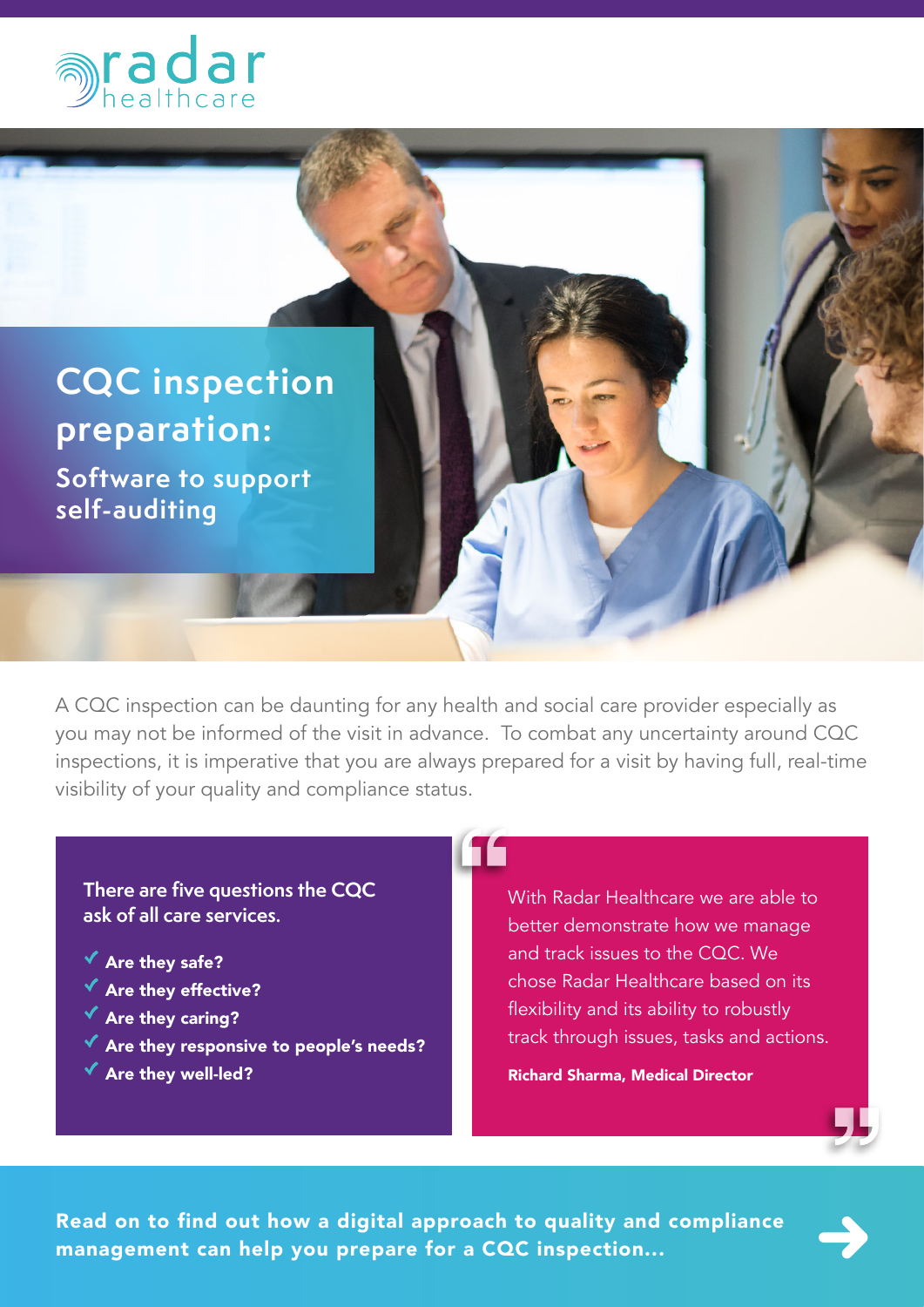## **What is non-compliance?**

Non-compliance is a failure to act in line with regulatory standards and if a process is deemed to be non-compliant, this is followed up through evidence and record checks. An example given by the CQC is:

When we observe care being delivered, we may observe staff moving or lifting people in a way that appears to put them at risk, or that staff aren't engaging with people who use the service. This may lead us to check staff training records and policies, to confirm our findings and inform our judgements.

www.cqc.org.uk

## **Some examples of areas where healthcare organisations have failed CQC inspections include:**



# **CQC inspection checklist**

To ensure you're always ready for an inspection, here's a handy checklist so you know you're on track…

| All the people that should be present at an inspection<br>have been identified and informed                                                                 | Health and safety records are up to date                                                                                                                       |
|-------------------------------------------------------------------------------------------------------------------------------------------------------------|----------------------------------------------------------------------------------------------------------------------------------------------------------------|
| All organisational level documentation is in place<br>and has been communicated to demonstrate good<br>leadership                                           | There is a clear mechanism for people who use your<br>service to tell you about their experience                                                               |
| All workforce records are up to date including HR,<br>training, appraisals and supervision records to evidence<br>a fully competent and compliant workforce | Incidents and risks are clearly logged along with<br>associated action plans and demonstrable evidence of<br>the service being able to close the loop on these |
| All policies are up to date, reviewed regularly and<br>communicated to the workforce with a clear record of<br>when they have been read                     | There is a clear process for submitting event<br>notifications to the CQC                                                                                      |
| All processes and procedures are up to date, reviewed<br>regularly and communicated to the workforce                                                        | Patient/Service User information is up to date,<br>reviewed regularly and communicated                                                                         |
| There is evidence of regular internal audits carried out<br>to assess the effectiveness of each process or procedure                                        | Make sure you have up-to-date records available to<br>help you demonstrate your compliance                                                                     |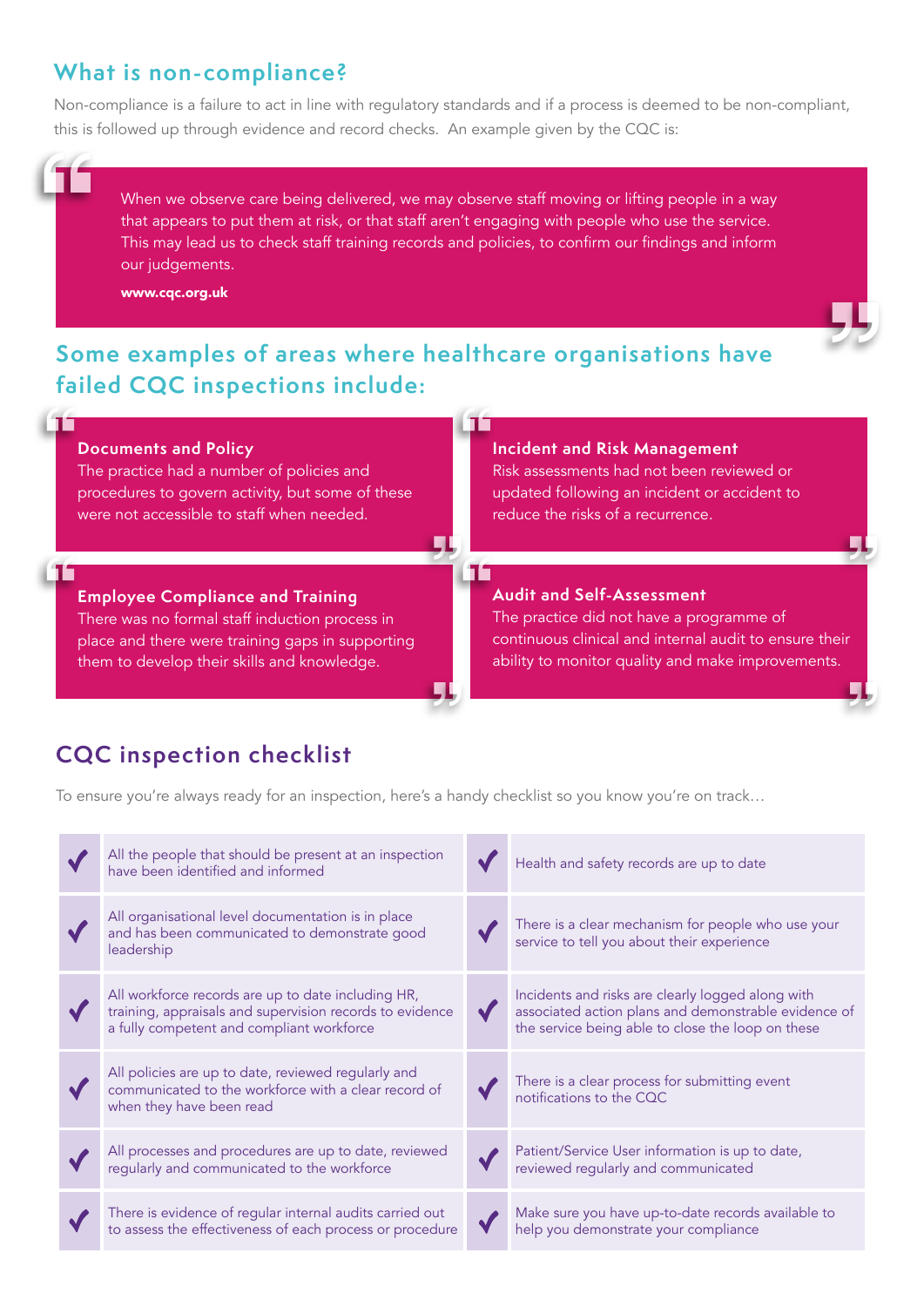**CQC inspectors will expect you have up-to-date information available to help you demonstrate your compliance and as a result of this information and the inspector's observations, they will award you with one of four ratings:** 

![](_page_2_Figure_1.jpeg)

# **Radar Healthcare can help you be outstanding!**

![](_page_2_Picture_3.jpeg)

## **Key features**

![](_page_2_Picture_5.jpeg)

Ability to create, schedule and monitor all Historical trend analysis<br>types of internal audits

![](_page_2_Picture_7.jpeg)

Full evidence compilation including photos and the ability to upload documents

![](_page_2_Picture_9.jpeg)

Automated action plan allocation and tracking

Radar Healthcare is already active in over 4,000 health services and locations across the UK, supporting quality and compliance improvement in line with CQC standards.

No healthcare provider is immune to a CQC inspection and with an increasing level of expectation on providers to deliver the very best care, Radar Healthcare provides a level of automation and oversight to help you easily demonstrate effectiveness, control, awareness and governance for each area of your organisation when required.

And with the future focus of the CQC being placed on identifying where providers are successfully harnessing new technology to improve outcomes for people, Radar Healthcare simplifies the regulatory complexities you face, ensuring that you're fully prepared for your next CQC inspection.

![](_page_2_Figure_14.jpeg)

![](_page_2_Picture_15.jpeg)

Real-time KPI and dashboard reporting against compliance and the CQC standards

#### [www.radarhealthcare.com](http://www.radarhealthcare.com)